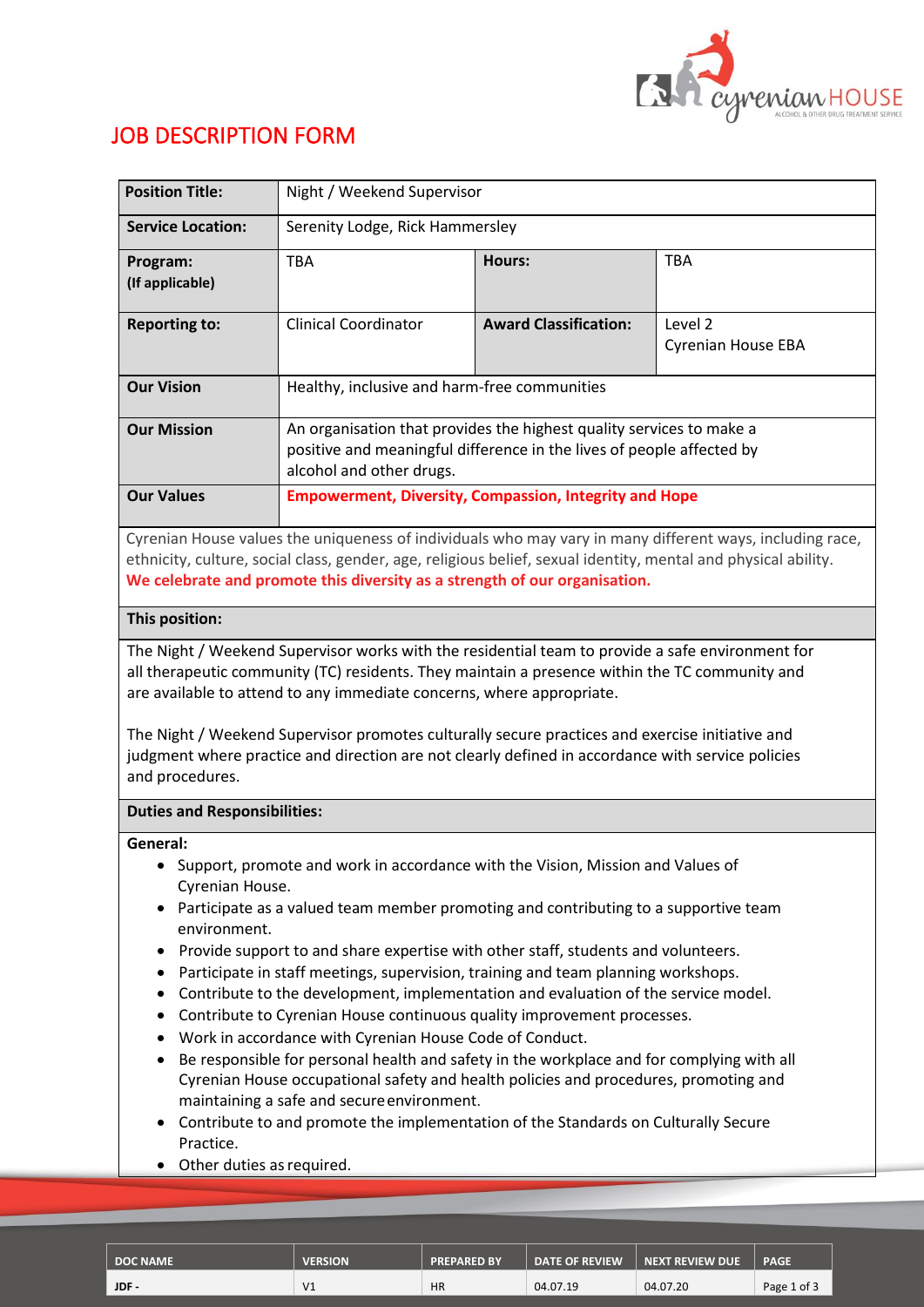

# **Group Work, Education and Training:**

- Facilitate TC groups as directed by the Senior TC Worker and/or the Clinical Coordinator.
- Provide a safe and supportive group environment for residents to express and respond to their emotions and gain understanding of issues relating to their drug use.
- Encourage therapeutic interactions between resident members, supporting positive change and personal development.
- Actively contribute to ongoing professional development.

### **Representation and Stakeholder Engagement:**

- Develop and maintain a working knowledge of alcohol and other drug (AOD) issues and other relevant agencies/services.
- Actively liaise with relevant agencies and other service providers as required.
- Attend interagency networking groups as directed
- Develop effective relationships with other Cyrenian House services as appropriate.

# **Program and Community**

- Actively participate in the community, maintaining a visible presence during working hours including but not limited to afternoon, evening or weekend hours.
- Set and maintain clear boundaries, in line with the Cyrenian House TC values and philosophy defined as 'community as the method', the use of the peer community as a context to facilitate developmental, social, and psychological change in individuals.
- Participate as part of the community in activities such as recreation, meal preparation, dining and chores providing positive role modelling to residents.
- Respond appropriately to residents in crisis' situations both within the service and via the telephone in conjunction with the "On – call" manager or clinical coordinator.
- Facilitate the after-hours referral process of residents to suitable programs/services where necessary.
- Supervise resident's outings as directed.
- Supervise regular urine samples of same sex residents, maintain records as required.
- Supervise residents with their medications and observe their self-medication. Record details as required.
- Other duties as required.

#### **Administration and Reporting:**

- Perform administrative and office management procedures as required.
- Update SIMS documentation and/or other related duties as required.
- Prepare brief and concise resident notes as required.
- Update client lists and other appropriate databases.
- Maintain written records of community and resident issues/events/incidents, providing this information at handover to oncoming staff.

| <b>DOC NAME</b> | <b>VERSION</b> | <b>PREPARED BY</b> | <b>DATE OF REVIEW</b> | <b>NEXT REVIEW DUE</b> | <b>PAGE</b> |
|-----------------|----------------|--------------------|-----------------------|------------------------|-------------|
| JDF-            | V <sub>1</sub> | <b>HR</b>          | 04.07.19              | 04.07.20               | Page 2 of 3 |